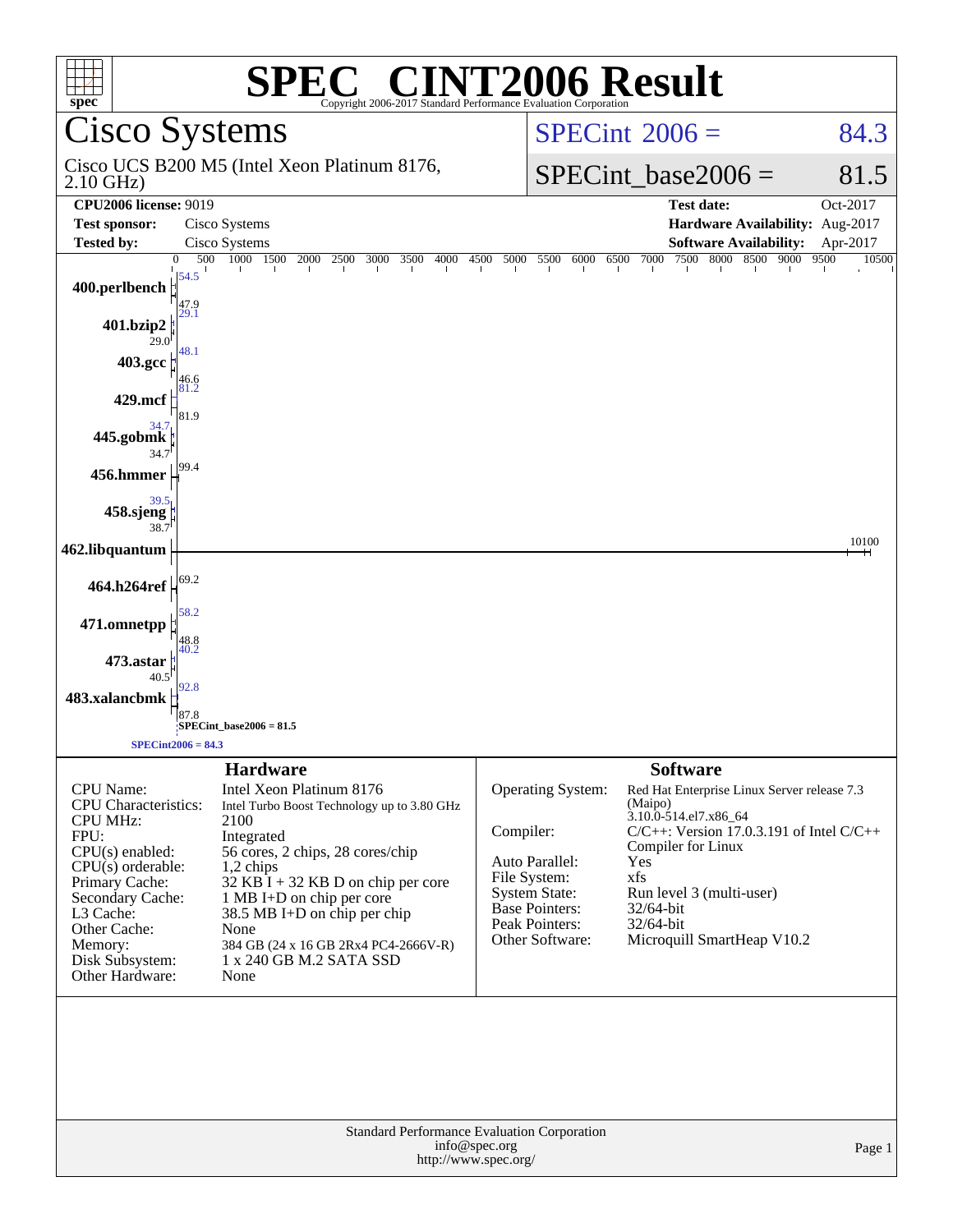

Cisco Systems

2.10 GHz) Cisco UCS B200 M5 (Intel Xeon Platinum 8176,  $SPECint2006 = 84.3$  $SPECint2006 = 84.3$ 

### SPECint base2006 =  $81.5$

**[CPU2006 license:](http://www.spec.org/auto/cpu2006/Docs/result-fields.html#CPU2006license)** 9019 **[Test date:](http://www.spec.org/auto/cpu2006/Docs/result-fields.html#Testdate)** Oct-2017 **[Test sponsor:](http://www.spec.org/auto/cpu2006/Docs/result-fields.html#Testsponsor)** Cisco Systems **[Hardware Availability:](http://www.spec.org/auto/cpu2006/Docs/result-fields.html#HardwareAvailability)** Aug-2017 **[Tested by:](http://www.spec.org/auto/cpu2006/Docs/result-fields.html#Testedby)** Cisco Systems **[Software Availability:](http://www.spec.org/auto/cpu2006/Docs/result-fields.html#SoftwareAvailability)** Apr-2017

#### **[Results Table](http://www.spec.org/auto/cpu2006/Docs/result-fields.html#ResultsTable)**

|                                                                                                          |                | <b>Base</b>  |                | <b>Peak</b> |                |       |                |              |                |              |                |              |
|----------------------------------------------------------------------------------------------------------|----------------|--------------|----------------|-------------|----------------|-------|----------------|--------------|----------------|--------------|----------------|--------------|
| <b>Benchmark</b>                                                                                         | <b>Seconds</b> | <b>Ratio</b> | <b>Seconds</b> | Ratio       | <b>Seconds</b> | Ratio | <b>Seconds</b> | <b>Ratio</b> | <b>Seconds</b> | <b>Ratio</b> | <b>Seconds</b> | <b>Ratio</b> |
| $ 400$ .perlbench                                                                                        | 203            | 48.2         | 204            | 47.8        | 204            | 47.9  | 179            | 54.5         | 179            | 54.5         | 180            | 54.3         |
| $401$ .bzip2                                                                                             | 333            | 29.0         | 332            | 29.0        | 333            | 29.0  | 332            | 29.1         | 332            | 29.1         | 332            | 29.1         |
| $403.\mathrm{gcc}$                                                                                       | 173            | 46.7         | 173            | 46.6        | 173            | 46.5  | 167            | 48.1         | 167            | 48.1         | 168            | 48.1         |
| $429$ mcf                                                                                                | 111            | 82.1         | 111            | 81.9        | 114            | 80.3  | 114            | 79.9         | 111            | 81.9         | 112            | 81.2         |
| $445$ .gobmk                                                                                             | 304            | 34.5         | 302            | 34.7        | 303            | 34.7  | 302            | 34.7         | 302            | 34.7         | 302            | 34.7         |
| $456.$ hmmer                                                                                             | 93.8           | 99.5         | 93.8           | 99.4        | 93.9           | 99.4  | 93.8           | 99.5         | 93.8           | 99.4         | 93.9           | 99.4         |
| $458$ .sjeng                                                                                             | 313            | 38.7         | 313            | 38.7        | 313            | 38.7  | 307            | 39.5         | 307            | 39.5         | 307            | 39.5         |
| 462.libquantum                                                                                           | 2.05           | 10100        | 2.04           | 10200       | 2.11           | 9830  | 2.05           | <b>10100</b> | 2.04           | 10200        | 2.11           | 9830         |
| 464.h264ref                                                                                              | 320            | 69.2         | 319            | 69.4        | 320            | 69.2  | 320            | 69.2         | 319            | 69.4         | 320            | 69.2         |
| 471.omnetpp                                                                                              | 128            | 48.9         | 129            | 48.6        | 128            | 48.8  | 107            | 58.2         | 109            | 57.4         | 107            | 58.3         |
| $473$ . astar                                                                                            | 173            | 40.5         | 173            | 40.5        | 174            | 40.3  | 175            | 40.1         | 174            | 40.2         | 175            | 40.2         |
| 483.xalancbmk                                                                                            | 78.4           | 88.0         | 78.6           | 87.8        | 78.6           | 87.8  | 74.8           | 92.3         | 74.4           | 92.8         | 73.1           | 94.4         |
| Results appear in the order in which they were run. Bold underlined text indicates a median measurement. |                |              |                |             |                |       |                |              |                |              |                |              |

#### **[Submit Notes](http://www.spec.org/auto/cpu2006/Docs/result-fields.html#SubmitNotes)**

The config file option 'submit' was used.

#### **[Operating System Notes](http://www.spec.org/auto/cpu2006/Docs/result-fields.html#OperatingSystemNotes)**

Stack size set to unlimited using "ulimit -s unlimited"

#### **[Platform Notes](http://www.spec.org/auto/cpu2006/Docs/result-fields.html#PlatformNotes)**

BIOS Settings: Intel HyperThreading Technology set to Disabled CPU performance set to Enterprise Power Performance Tuning set to OS SNC set to Disabled IMC Interleaving set to Auto Patrol Scrub set to Disabled Sysinfo program /home/cpu2006-1.2/config/sysinfo.rev6993 Revision 6993 of 2015-11-06 (b5e8d4b4eb51ed28d7f98696cbe290c1) running on RHEL73 Sun Jan 10 00:27:23 2010 This section contains SUT (System Under Test) info as seen by

 some common utilities. To remove or add to this section, see: <http://www.spec.org/cpu2006/Docs/config.html#sysinfo>

 From /proc/cpuinfo model name : Intel(R) Xeon(R) Platinum 8176 CPU @ 2.10GHz 2 "physical id"s (chips) 56 "processors" Continued on next page

> Standard Performance Evaluation Corporation [info@spec.org](mailto:info@spec.org) <http://www.spec.org/>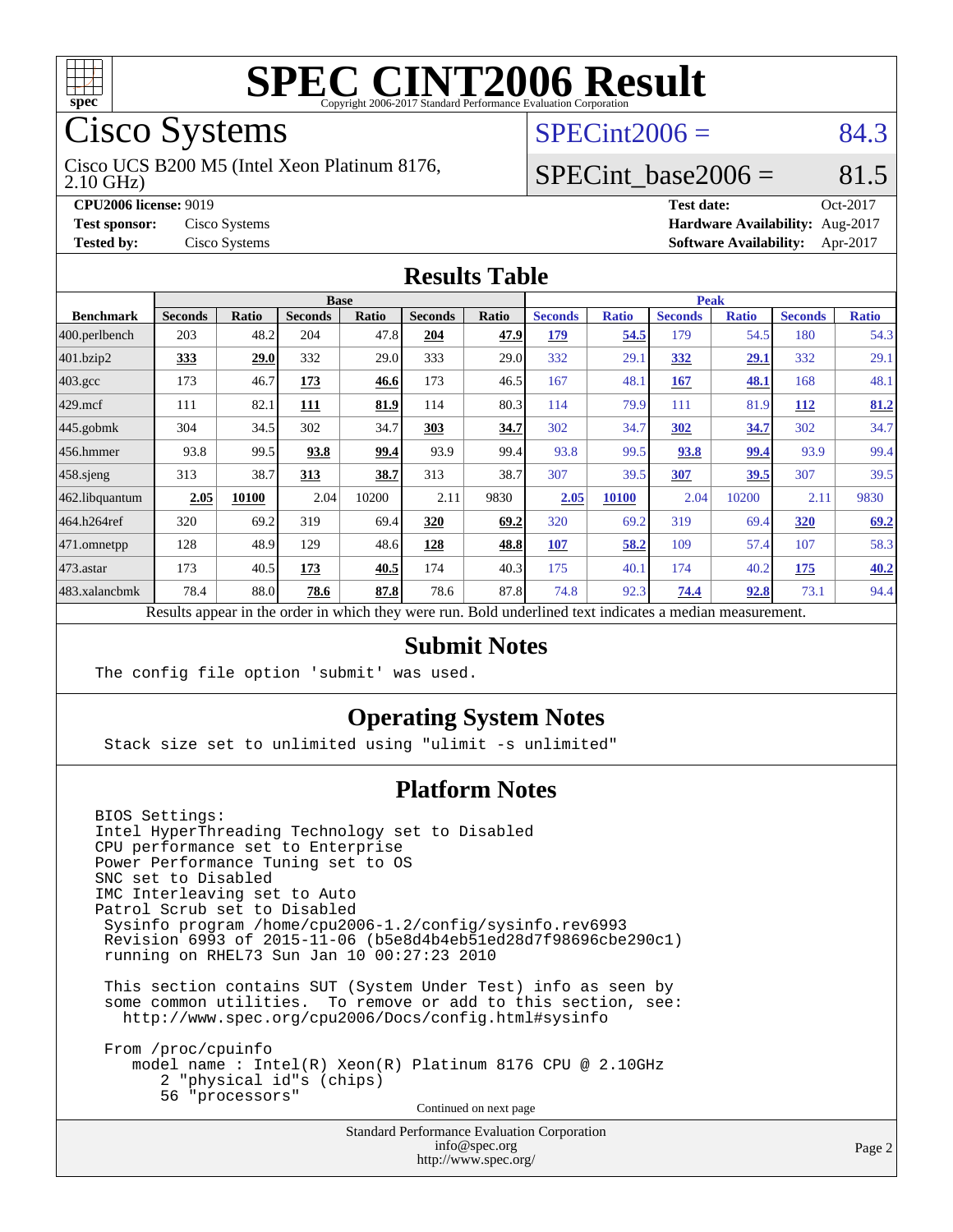

Cisco Systems

 $SPECint2006 = 84.3$  $SPECint2006 = 84.3$ 

2.10 GHz) Cisco UCS B200 M5 (Intel Xeon Platinum 8176,

SPECint base2006 =  $81.5$ 

**[CPU2006 license:](http://www.spec.org/auto/cpu2006/Docs/result-fields.html#CPU2006license)** 9019 **[Test date:](http://www.spec.org/auto/cpu2006/Docs/result-fields.html#Testdate)** Oct-2017 **[Test sponsor:](http://www.spec.org/auto/cpu2006/Docs/result-fields.html#Testsponsor)** Cisco Systems **[Hardware Availability:](http://www.spec.org/auto/cpu2006/Docs/result-fields.html#HardwareAvailability)** Aug-2017 **[Tested by:](http://www.spec.org/auto/cpu2006/Docs/result-fields.html#Testedby)** Cisco Systems **[Software Availability:](http://www.spec.org/auto/cpu2006/Docs/result-fields.html#SoftwareAvailability)** Apr-2017

#### **[Platform Notes \(Continued\)](http://www.spec.org/auto/cpu2006/Docs/result-fields.html#PlatformNotes)**

Standard Performance Evaluation Corporation [info@spec.org](mailto:info@spec.org) cores, siblings (Caution: counting these is hw and system dependent. The following excerpts from /proc/cpuinfo might not be reliable. Use with caution.) cpu cores : 28 siblings : 28 physical 0: cores 0 1 2 3 4 5 6 8 9 10 11 12 13 14 16 17 18 19 20 21 22 24 25 26 27 28 29 30 physical 1: cores 0 1 2 3 4 5 6 8 9 10 11 12 13 14 16 17 18 19 20 21 22 24 25 26 27 28 29 30 cache size : 39424 KB From /proc/meminfo MemTotal: 394646540 kB HugePages\_Total: 0<br>Hugepagesize: 2048 kB Hugepagesize: From /etc/\*release\* /etc/\*version\* os-release: NAME="Red Hat Enterprise Linux Server" VERSION="7.3 (Maipo)" ID="rhel" ID\_LIKE="fedora" VERSION\_ID="7.3" PRETTY\_NAME="Red Hat Enterprise Linux Server 7.3 (Maipo)" ANSI\_COLOR="0;31" CPE\_NAME="cpe:/o:redhat:enterprise\_linux:7.3:GA:server" redhat-release: Red Hat Enterprise Linux Server release 7.3 (Maipo) system-release: Red Hat Enterprise Linux Server release 7.3 (Maipo) system-release-cpe: cpe:/o:redhat:enterprise\_linux:7.3:ga:server uname -a: Linux RHEL73 3.10.0-514.el7.x86\_64 #1 SMP Wed Oct 19 11:24:13 EDT 2016 x86\_64 x86\_64 x86\_64 GNU/Linux run-level 3 Jan 10 00:25 SPEC is set to: /home/cpu2006-1.2<br>Filesystem Type Size Use Filesystem Type Size Used Avail Use% Mounted on /dev/sdb5 xfs 169G 8.8G 160G 6% /home Additional information from dmidecode: Warning: Use caution when you interpret this section. The 'dmidecode' program reads system data which is "intended to allow hardware to be accurately determined", but the intent may not be met, as there are frequent changes to hardware, firmware, and the "DMTF SMBIOS" standard. BIOS Cisco Systems, Inc. B200M5.3.2.1d.5.0727171353 07/27/2017Cisco Systems, Inc. B200M5.3.2.1d.5.0727171353 07/27/2017 Memory: 48x 0xCE00 M393A2G40EB2-CTD 16 GB 2 rank 2666 MHz (End of data from sysinfo program) Continued on next page

<http://www.spec.org/>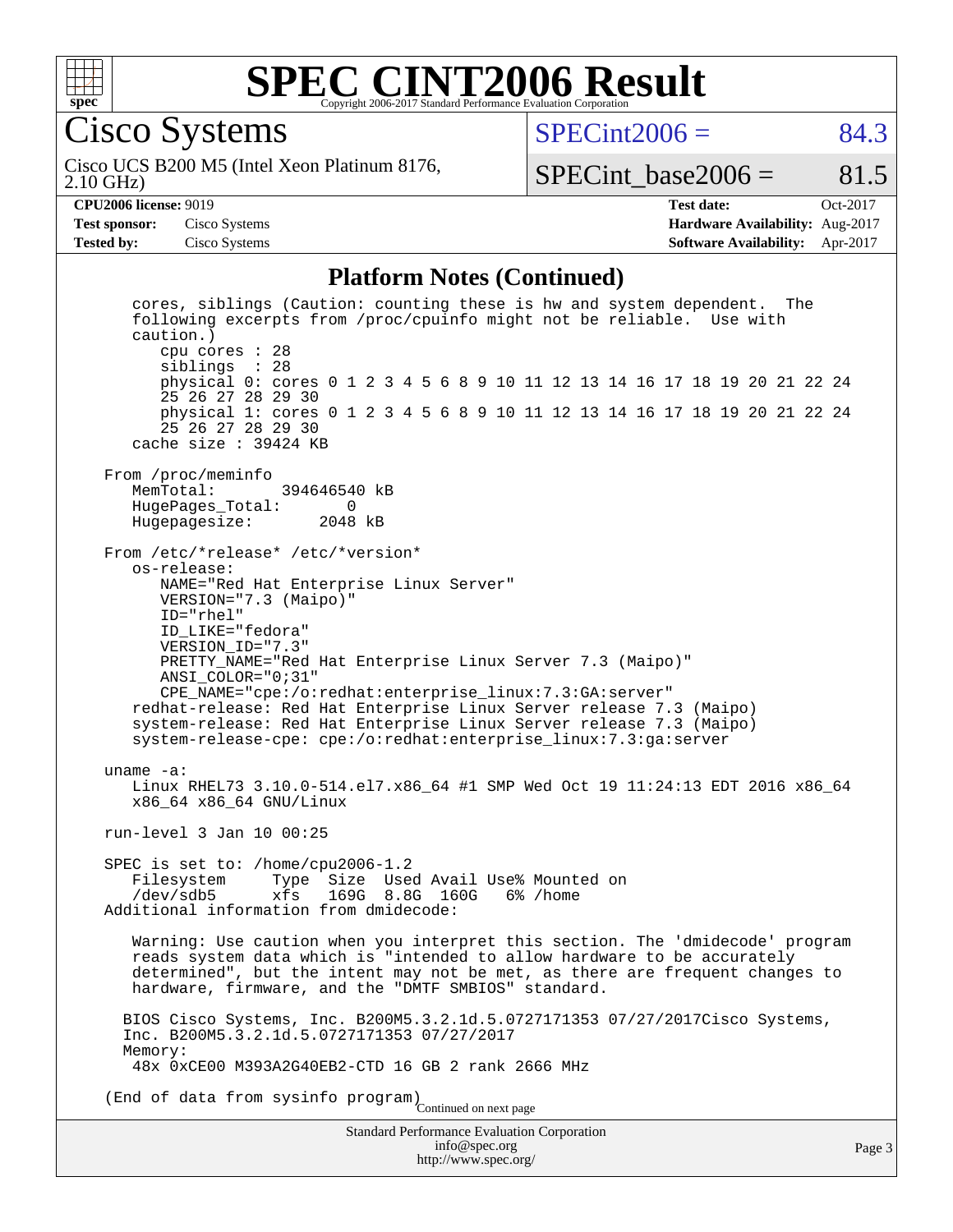

Cisco Systems

 $SPECint2006 = 84.3$  $SPECint2006 = 84.3$ 

2.10 GHz) Cisco UCS B200 M5 (Intel Xeon Platinum 8176,

SPECint base2006 =  $81.5$ 

**[CPU2006 license:](http://www.spec.org/auto/cpu2006/Docs/result-fields.html#CPU2006license)** 9019 **[Test date:](http://www.spec.org/auto/cpu2006/Docs/result-fields.html#Testdate)** Oct-2017 **[Test sponsor:](http://www.spec.org/auto/cpu2006/Docs/result-fields.html#Testsponsor)** Cisco Systems **[Hardware Availability:](http://www.spec.org/auto/cpu2006/Docs/result-fields.html#HardwareAvailability)** Aug-2017 **[Tested by:](http://www.spec.org/auto/cpu2006/Docs/result-fields.html#Testedby)** Cisco Systems **[Software Availability:](http://www.spec.org/auto/cpu2006/Docs/result-fields.html#SoftwareAvailability)** Apr-2017

#### **[Platform Notes \(Continued\)](http://www.spec.org/auto/cpu2006/Docs/result-fields.html#PlatformNotes)**

 The correct amount of Memory installed is 384 GB (24 x 16 GB) and the dmidecode is reporting invalid number of DIMMs installed Installed Memory: 24x 0xCE00 M393A2G40EB2-CTD 16 GB 2 rank 2666 MHz

#### **[General Notes](http://www.spec.org/auto/cpu2006/Docs/result-fields.html#GeneralNotes)**

Environment variables set by runspec before the start of the run: KMP\_AFFINITY = "granularity=fine,compact" LD\_LIBRARY\_PATH = "/home/cpu2006-1.2/lib/ia32:/home/cpu2006-1.2/lib/intel64:/home/cpu2006-1.2/sh10.2" OMP NUM THREADS = "56"

 Binaries compiled on a system with 1x Intel Core i7-4790 CPU + 32GB RAM memory using Redhat Enterprise Linux 7.2 Transparent Huge Pages enabled with: echo always > /sys/kernel/mm/transparent\_hugepage/enabled

### **[Base Compiler Invocation](http://www.spec.org/auto/cpu2006/Docs/result-fields.html#BaseCompilerInvocation)**

[C benchmarks](http://www.spec.org/auto/cpu2006/Docs/result-fields.html#Cbenchmarks): [icc -m64](http://www.spec.org/cpu2006/results/res2017q4/cpu2006-20171114-50704.flags.html#user_CCbase_intel_icc_64bit_bda6cc9af1fdbb0edc3795bac97ada53)

[C++ benchmarks:](http://www.spec.org/auto/cpu2006/Docs/result-fields.html#CXXbenchmarks) [icpc -m64](http://www.spec.org/cpu2006/results/res2017q4/cpu2006-20171114-50704.flags.html#user_CXXbase_intel_icpc_64bit_fc66a5337ce925472a5c54ad6a0de310)

## **[Base Portability Flags](http://www.spec.org/auto/cpu2006/Docs/result-fields.html#BasePortabilityFlags)**

 400.perlbench: [-DSPEC\\_CPU\\_LP64](http://www.spec.org/cpu2006/results/res2017q4/cpu2006-20171114-50704.flags.html#b400.perlbench_basePORTABILITY_DSPEC_CPU_LP64) [-DSPEC\\_CPU\\_LINUX\\_X64](http://www.spec.org/cpu2006/results/res2017q4/cpu2006-20171114-50704.flags.html#b400.perlbench_baseCPORTABILITY_DSPEC_CPU_LINUX_X64) 401.bzip2: [-DSPEC\\_CPU\\_LP64](http://www.spec.org/cpu2006/results/res2017q4/cpu2006-20171114-50704.flags.html#suite_basePORTABILITY401_bzip2_DSPEC_CPU_LP64) 403.gcc: [-DSPEC\\_CPU\\_LP64](http://www.spec.org/cpu2006/results/res2017q4/cpu2006-20171114-50704.flags.html#suite_basePORTABILITY403_gcc_DSPEC_CPU_LP64) 429.mcf: [-DSPEC\\_CPU\\_LP64](http://www.spec.org/cpu2006/results/res2017q4/cpu2006-20171114-50704.flags.html#suite_basePORTABILITY429_mcf_DSPEC_CPU_LP64) 445.gobmk: [-DSPEC\\_CPU\\_LP64](http://www.spec.org/cpu2006/results/res2017q4/cpu2006-20171114-50704.flags.html#suite_basePORTABILITY445_gobmk_DSPEC_CPU_LP64) 456.hmmer: [-DSPEC\\_CPU\\_LP64](http://www.spec.org/cpu2006/results/res2017q4/cpu2006-20171114-50704.flags.html#suite_basePORTABILITY456_hmmer_DSPEC_CPU_LP64) 458.sjeng: [-DSPEC\\_CPU\\_LP64](http://www.spec.org/cpu2006/results/res2017q4/cpu2006-20171114-50704.flags.html#suite_basePORTABILITY458_sjeng_DSPEC_CPU_LP64) 462.libquantum: [-DSPEC\\_CPU\\_LP64](http://www.spec.org/cpu2006/results/res2017q4/cpu2006-20171114-50704.flags.html#suite_basePORTABILITY462_libquantum_DSPEC_CPU_LP64) [-DSPEC\\_CPU\\_LINUX](http://www.spec.org/cpu2006/results/res2017q4/cpu2006-20171114-50704.flags.html#b462.libquantum_baseCPORTABILITY_DSPEC_CPU_LINUX) 464.h264ref: [-DSPEC\\_CPU\\_LP64](http://www.spec.org/cpu2006/results/res2017q4/cpu2006-20171114-50704.flags.html#suite_basePORTABILITY464_h264ref_DSPEC_CPU_LP64) 471.omnetpp: [-DSPEC\\_CPU\\_LP64](http://www.spec.org/cpu2006/results/res2017q4/cpu2006-20171114-50704.flags.html#suite_basePORTABILITY471_omnetpp_DSPEC_CPU_LP64) 473.astar: [-DSPEC\\_CPU\\_LP64](http://www.spec.org/cpu2006/results/res2017q4/cpu2006-20171114-50704.flags.html#suite_basePORTABILITY473_astar_DSPEC_CPU_LP64) 483.xalancbmk: [-DSPEC\\_CPU\\_LP64](http://www.spec.org/cpu2006/results/res2017q4/cpu2006-20171114-50704.flags.html#suite_basePORTABILITY483_xalancbmk_DSPEC_CPU_LP64) [-DSPEC\\_CPU\\_LINUX](http://www.spec.org/cpu2006/results/res2017q4/cpu2006-20171114-50704.flags.html#b483.xalancbmk_baseCXXPORTABILITY_DSPEC_CPU_LINUX)

## **[Base Optimization Flags](http://www.spec.org/auto/cpu2006/Docs/result-fields.html#BaseOptimizationFlags)**

[C benchmarks](http://www.spec.org/auto/cpu2006/Docs/result-fields.html#Cbenchmarks):

[-xCORE-AVX2](http://www.spec.org/cpu2006/results/res2017q4/cpu2006-20171114-50704.flags.html#user_CCbase_f-xCORE-AVX2) [-ipo](http://www.spec.org/cpu2006/results/res2017q4/cpu2006-20171114-50704.flags.html#user_CCbase_f-ipo) [-O3](http://www.spec.org/cpu2006/results/res2017q4/cpu2006-20171114-50704.flags.html#user_CCbase_f-O3) [-no-prec-div](http://www.spec.org/cpu2006/results/res2017q4/cpu2006-20171114-50704.flags.html#user_CCbase_f-no-prec-div) [-parallel](http://www.spec.org/cpu2006/results/res2017q4/cpu2006-20171114-50704.flags.html#user_CCbase_f-parallel) [-qopt-prefetch](http://www.spec.org/cpu2006/results/res2017q4/cpu2006-20171114-50704.flags.html#user_CCbase_f-qopt-prefetch) [-auto-p32](http://www.spec.org/cpu2006/results/res2017q4/cpu2006-20171114-50704.flags.html#user_CCbase_f-auto-p32)

Continued on next page

Standard Performance Evaluation Corporation [info@spec.org](mailto:info@spec.org) <http://www.spec.org/>

Page 4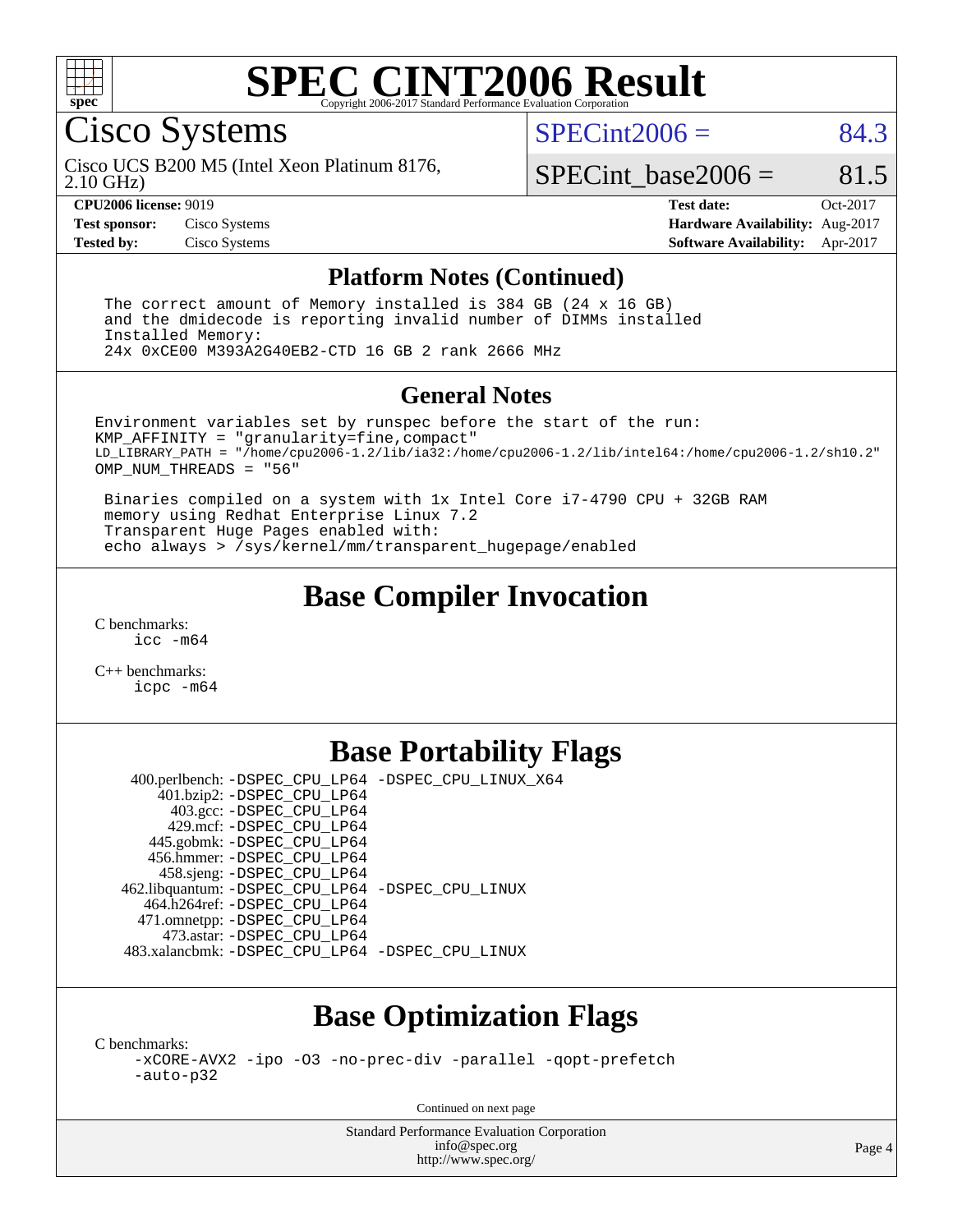

Cisco Systems

 $SPECint2006 = 84.3$  $SPECint2006 = 84.3$ 

2.10 GHz) Cisco UCS B200 M5 (Intel Xeon Platinum 8176,

SPECint base2006 =  $81.5$ 

**[CPU2006 license:](http://www.spec.org/auto/cpu2006/Docs/result-fields.html#CPU2006license)** 9019 **[Test date:](http://www.spec.org/auto/cpu2006/Docs/result-fields.html#Testdate)** Oct-2017 **[Test sponsor:](http://www.spec.org/auto/cpu2006/Docs/result-fields.html#Testsponsor)** Cisco Systems **[Hardware Availability:](http://www.spec.org/auto/cpu2006/Docs/result-fields.html#HardwareAvailability)** Aug-2017 **[Tested by:](http://www.spec.org/auto/cpu2006/Docs/result-fields.html#Testedby)** Cisco Systems **[Software Availability:](http://www.spec.org/auto/cpu2006/Docs/result-fields.html#SoftwareAvailability)** Apr-2017

# **[Base Optimization Flags \(Continued\)](http://www.spec.org/auto/cpu2006/Docs/result-fields.html#BaseOptimizationFlags)**

[C++ benchmarks:](http://www.spec.org/auto/cpu2006/Docs/result-fields.html#CXXbenchmarks)

[-xCORE-AVX2](http://www.spec.org/cpu2006/results/res2017q4/cpu2006-20171114-50704.flags.html#user_CXXbase_f-xCORE-AVX2) [-ipo](http://www.spec.org/cpu2006/results/res2017q4/cpu2006-20171114-50704.flags.html#user_CXXbase_f-ipo) [-O3](http://www.spec.org/cpu2006/results/res2017q4/cpu2006-20171114-50704.flags.html#user_CXXbase_f-O3) [-no-prec-div](http://www.spec.org/cpu2006/results/res2017q4/cpu2006-20171114-50704.flags.html#user_CXXbase_f-no-prec-div) [-qopt-prefetch](http://www.spec.org/cpu2006/results/res2017q4/cpu2006-20171114-50704.flags.html#user_CXXbase_f-qopt-prefetch) [-auto-p32](http://www.spec.org/cpu2006/results/res2017q4/cpu2006-20171114-50704.flags.html#user_CXXbase_f-auto-p32) [-Wl,-z,muldefs](http://www.spec.org/cpu2006/results/res2017q4/cpu2006-20171114-50704.flags.html#user_CXXbase_link_force_multiple1_74079c344b956b9658436fd1b6dd3a8a) [-L/sh10.2 -lsmartheap64](http://www.spec.org/cpu2006/results/res2017q4/cpu2006-20171114-50704.flags.html#user_CXXbase_SmartHeap64_63911d860fc08c15fa1d5bf319b9d8d5)

### **[Base Other Flags](http://www.spec.org/auto/cpu2006/Docs/result-fields.html#BaseOtherFlags)**

[C benchmarks](http://www.spec.org/auto/cpu2006/Docs/result-fields.html#Cbenchmarks):

403.gcc: [-Dalloca=\\_alloca](http://www.spec.org/cpu2006/results/res2017q4/cpu2006-20171114-50704.flags.html#b403.gcc_baseEXTRA_CFLAGS_Dalloca_be3056838c12de2578596ca5467af7f3)

### **[Peak Compiler Invocation](http://www.spec.org/auto/cpu2006/Docs/result-fields.html#PeakCompilerInvocation)**

[C benchmarks \(except as noted below\)](http://www.spec.org/auto/cpu2006/Docs/result-fields.html#Cbenchmarksexceptasnotedbelow):

[icc -m64](http://www.spec.org/cpu2006/results/res2017q4/cpu2006-20171114-50704.flags.html#user_CCpeak_intel_icc_64bit_bda6cc9af1fdbb0edc3795bac97ada53)

400.perlbench: [icc -m32 -L/opt/intel/compilers\\_and\\_libraries\\_2017/linux/lib/ia32](http://www.spec.org/cpu2006/results/res2017q4/cpu2006-20171114-50704.flags.html#user_peakCCLD400_perlbench_intel_icc_c29f3ff5a7ed067b11e4ec10a03f03ae)

445.gobmk: [icc -m32 -L/opt/intel/compilers\\_and\\_libraries\\_2017/linux/lib/ia32](http://www.spec.org/cpu2006/results/res2017q4/cpu2006-20171114-50704.flags.html#user_peakCCLD445_gobmk_intel_icc_c29f3ff5a7ed067b11e4ec10a03f03ae)

[C++ benchmarks \(except as noted below\):](http://www.spec.org/auto/cpu2006/Docs/result-fields.html#CXXbenchmarksexceptasnotedbelow)

[icc -m32 -L/opt/intel/compilers\\_and\\_libraries\\_2017/linux/lib/ia32](http://www.spec.org/cpu2006/results/res2017q4/cpu2006-20171114-50704.flags.html#user_CXXpeak_intel_icc_c29f3ff5a7ed067b11e4ec10a03f03ae)

473.astar: [icpc -m64](http://www.spec.org/cpu2006/results/res2017q4/cpu2006-20171114-50704.flags.html#user_peakCXXLD473_astar_intel_icpc_64bit_fc66a5337ce925472a5c54ad6a0de310)

### **[Peak Portability Flags](http://www.spec.org/auto/cpu2006/Docs/result-fields.html#PeakPortabilityFlags)**

 400.perlbench: [-D\\_FILE\\_OFFSET\\_BITS=64](http://www.spec.org/cpu2006/results/res2017q4/cpu2006-20171114-50704.flags.html#user_peakPORTABILITY400_perlbench_file_offset_bits_64_438cf9856305ebd76870a2c6dc2689ab) [-DSPEC\\_CPU\\_LINUX\\_IA32](http://www.spec.org/cpu2006/results/res2017q4/cpu2006-20171114-50704.flags.html#b400.perlbench_peakCPORTABILITY_DSPEC_CPU_LINUX_IA32) 401.bzip2: [-DSPEC\\_CPU\\_LP64](http://www.spec.org/cpu2006/results/res2017q4/cpu2006-20171114-50704.flags.html#suite_peakPORTABILITY401_bzip2_DSPEC_CPU_LP64) 403.gcc: [-DSPEC\\_CPU\\_LP64](http://www.spec.org/cpu2006/results/res2017q4/cpu2006-20171114-50704.flags.html#suite_peakPORTABILITY403_gcc_DSPEC_CPU_LP64) 429.mcf: [-DSPEC\\_CPU\\_LP64](http://www.spec.org/cpu2006/results/res2017q4/cpu2006-20171114-50704.flags.html#suite_peakPORTABILITY429_mcf_DSPEC_CPU_LP64) 445.gobmk: [-D\\_FILE\\_OFFSET\\_BITS=64](http://www.spec.org/cpu2006/results/res2017q4/cpu2006-20171114-50704.flags.html#user_peakPORTABILITY445_gobmk_file_offset_bits_64_438cf9856305ebd76870a2c6dc2689ab) 456.hmmer: [-DSPEC\\_CPU\\_LP64](http://www.spec.org/cpu2006/results/res2017q4/cpu2006-20171114-50704.flags.html#suite_peakPORTABILITY456_hmmer_DSPEC_CPU_LP64) 458.sjeng: [-DSPEC\\_CPU\\_LP64](http://www.spec.org/cpu2006/results/res2017q4/cpu2006-20171114-50704.flags.html#suite_peakPORTABILITY458_sjeng_DSPEC_CPU_LP64) 462.libquantum: [-DSPEC\\_CPU\\_LP64](http://www.spec.org/cpu2006/results/res2017q4/cpu2006-20171114-50704.flags.html#suite_peakPORTABILITY462_libquantum_DSPEC_CPU_LP64) [-DSPEC\\_CPU\\_LINUX](http://www.spec.org/cpu2006/results/res2017q4/cpu2006-20171114-50704.flags.html#b462.libquantum_peakCPORTABILITY_DSPEC_CPU_LINUX) 464.h264ref: [-DSPEC\\_CPU\\_LP64](http://www.spec.org/cpu2006/results/res2017q4/cpu2006-20171114-50704.flags.html#suite_peakPORTABILITY464_h264ref_DSPEC_CPU_LP64) 471.omnetpp: [-D\\_FILE\\_OFFSET\\_BITS=64](http://www.spec.org/cpu2006/results/res2017q4/cpu2006-20171114-50704.flags.html#user_peakPORTABILITY471_omnetpp_file_offset_bits_64_438cf9856305ebd76870a2c6dc2689ab) 473.astar: [-DSPEC\\_CPU\\_LP64](http://www.spec.org/cpu2006/results/res2017q4/cpu2006-20171114-50704.flags.html#suite_peakPORTABILITY473_astar_DSPEC_CPU_LP64) 483.xalancbmk: [-D\\_FILE\\_OFFSET\\_BITS=64](http://www.spec.org/cpu2006/results/res2017q4/cpu2006-20171114-50704.flags.html#user_peakPORTABILITY483_xalancbmk_file_offset_bits_64_438cf9856305ebd76870a2c6dc2689ab) [-DSPEC\\_CPU\\_LINUX](http://www.spec.org/cpu2006/results/res2017q4/cpu2006-20171114-50704.flags.html#b483.xalancbmk_peakCXXPORTABILITY_DSPEC_CPU_LINUX)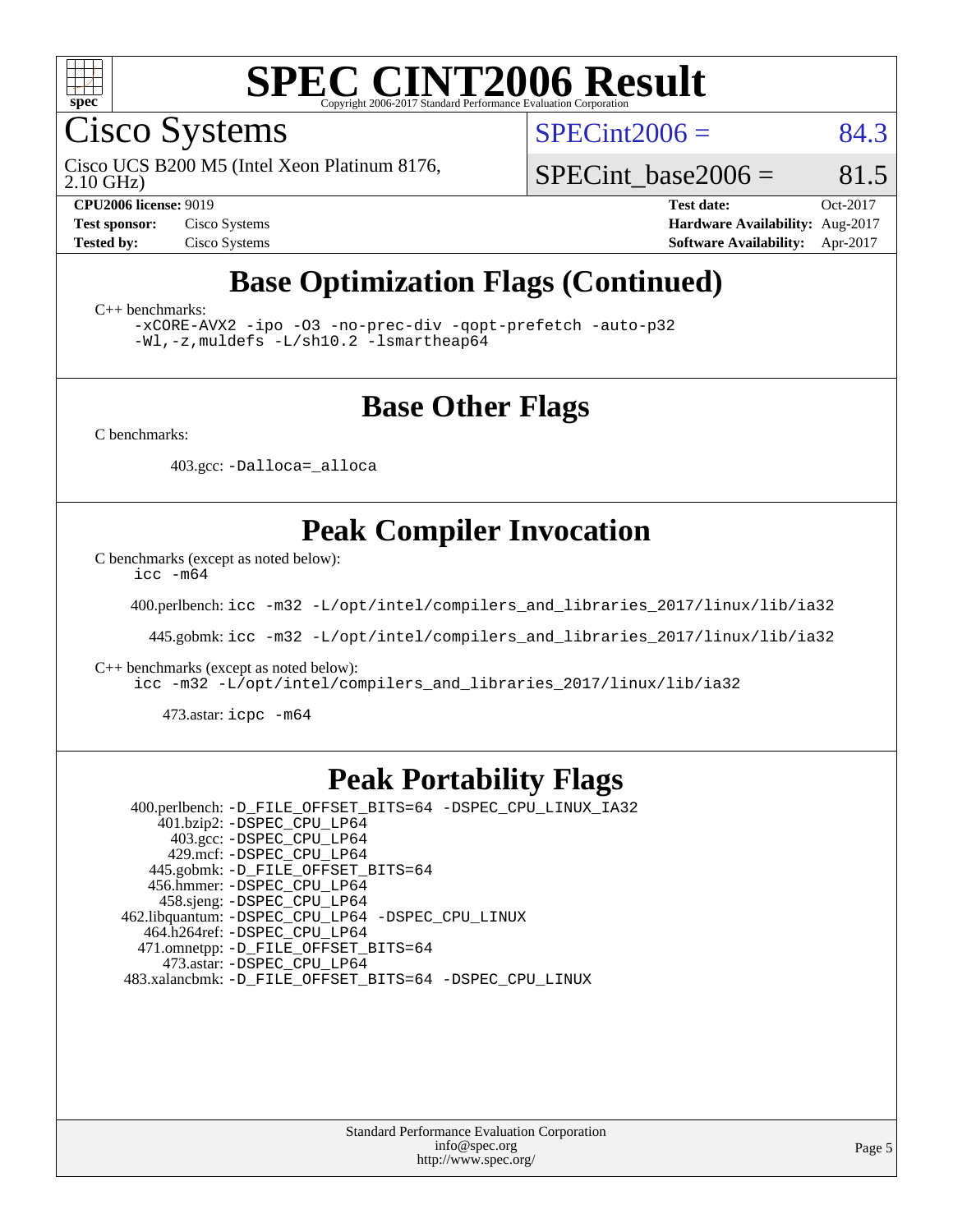

Cisco Systems

 $SPECint2006 = 84.3$  $SPECint2006 = 84.3$ 

2.10 GHz) Cisco UCS B200 M5 (Intel Xeon Platinum 8176,

 $SPECTnt\_base2006 = 81.5$ 

| <b>Test sponsor:</b> | Cisco Systems |
|----------------------|---------------|
| <b>Tested by:</b>    | Cisco Systems |

**[CPU2006 license:](http://www.spec.org/auto/cpu2006/Docs/result-fields.html#CPU2006license)** 9019 **[Test date:](http://www.spec.org/auto/cpu2006/Docs/result-fields.html#Testdate)** Oct-2017 **[Hardware Availability:](http://www.spec.org/auto/cpu2006/Docs/result-fields.html#HardwareAvailability)** Aug-2017 **[Software Availability:](http://www.spec.org/auto/cpu2006/Docs/result-fields.html#SoftwareAvailability)** Apr-2017

# **[Peak Optimization Flags](http://www.spec.org/auto/cpu2006/Docs/result-fields.html#PeakOptimizationFlags)**

#### [C benchmarks](http://www.spec.org/auto/cpu2006/Docs/result-fields.html#Cbenchmarks):

|                      | 400.perlbench: -prof-gen(pass 1) -prof-use(pass 2) -xCORE-AVX2(pass 2)<br>$-par-num-threads=1(pass 1) -ipo(pass 2) -03(pass 2)$<br>-no-prec-div(pass 2) -qopt-prefetch                                                        |
|----------------------|-------------------------------------------------------------------------------------------------------------------------------------------------------------------------------------------------------------------------------|
|                      | 401.bzip2: -prof-gen(pass 1) -prof-use(pass 2) -xCORE-AVX2(pass 2)<br>$-par-num-threads=1(pass 1) -ipo(pass 2) -03(pass 2)$<br>-no-prec-div -auto-ilp32 -qopt-prefetch                                                        |
|                      | 403.gcc: -xCORE-AVX2 -ipo -03 -no-prec-div -inline-calloc<br>-qopt-malloc-options=3 -auto-ilp32                                                                                                                               |
|                      | 429.mcf: -xCORE-AVX2 -ipo -03 -no-prec-div -parallel<br>-gopt-prefetch -auto-p32                                                                                                                                              |
|                      | 445.gobmk: -prof-gen(pass 1) -prof-use(pass 2) -xCORE-AVX2(pass 2)<br>$-par-num-threads=1(pass 1) -ipo(pass 2) -03(pass 2)$<br>$-no-prec-div(pass 2)$                                                                         |
|                      | 456.hmmer: basepeak = $yes$                                                                                                                                                                                                   |
|                      | 458.sjeng: -prof-gen(pass 1) -prof-use(pass 2) -xCORE-AVX2(pass 2)<br>$-par-num-threads=1(pass 1) -ipo(pass 2) -03(pass 2)$<br>-no-prec-div(pass 2) -unroll4                                                                  |
|                      | $462$ .libquantum: basepeak = yes                                                                                                                                                                                             |
|                      | $464.h264 \text{ref}$ : basepeak = yes                                                                                                                                                                                        |
| $C_{++}$ benchmarks: |                                                                                                                                                                                                                               |
|                      | 471.omnetpp: -prof-gen(pass 1) -prof-use(pass 2) -xCORE-AVX2(pass 2)<br>$-par-num-threads=1(pass 1) -ipo(pass 2) -03(pass 2)$<br>-no-prec-div(pass 2) -qopt-ra-region-strategy=block<br>-Wl,-z, muldefs -L/sh10.2 -lsmartheap |
|                      | 473.astar: -xCORE-AVX2 -ipo -03 -no-prec-div -qopt-prefetch<br>-auto-p32 -Wl,-z, muldefs -L/sh10.2 -lsmartheap64                                                                                                              |
|                      | 483.xalancbmk: -xCORE-AVX2 -ipo -03 -no-prec-div -qopt-prefetch<br>-Wl,-z, muldefs -L/sh10.2 -lsmartheap                                                                                                                      |
|                      |                                                                                                                                                                                                                               |

### **[Peak Other Flags](http://www.spec.org/auto/cpu2006/Docs/result-fields.html#PeakOtherFlags)**

[C benchmarks](http://www.spec.org/auto/cpu2006/Docs/result-fields.html#Cbenchmarks):

Continued on next page

Standard Performance Evaluation Corporation [info@spec.org](mailto:info@spec.org) <http://www.spec.org/>